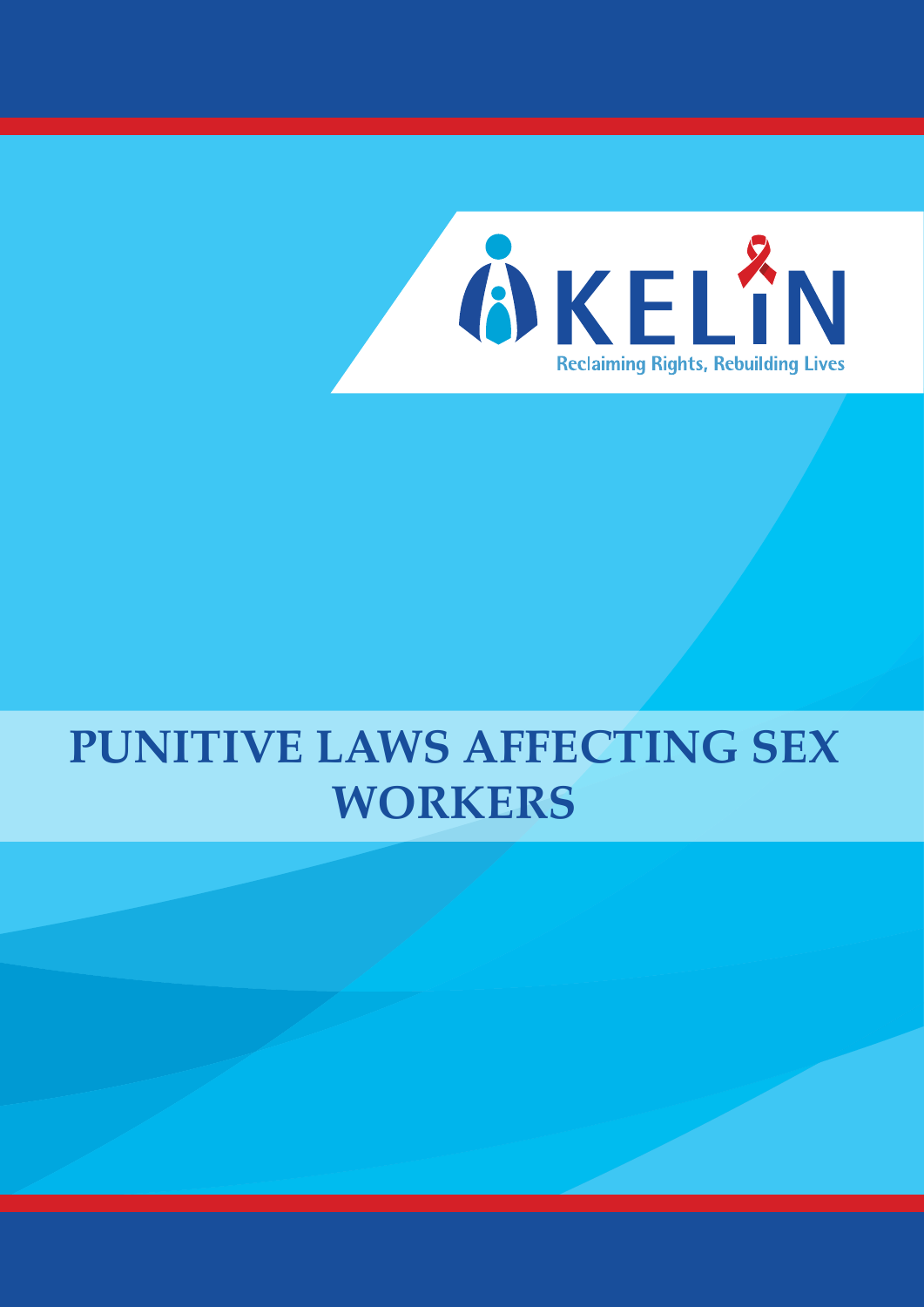# **Design and layout by:**

Impact Africa Limited P. O. Box 13776 – 00800, Nairobi Tel: +254 708 484 878 Email: info@impact-africa.com Website: www.impact-africa.com

# **For more information please contact:**

info@kelinkenya.org For more information please contact: info@kelinkenya.org

© 2016 KELIN





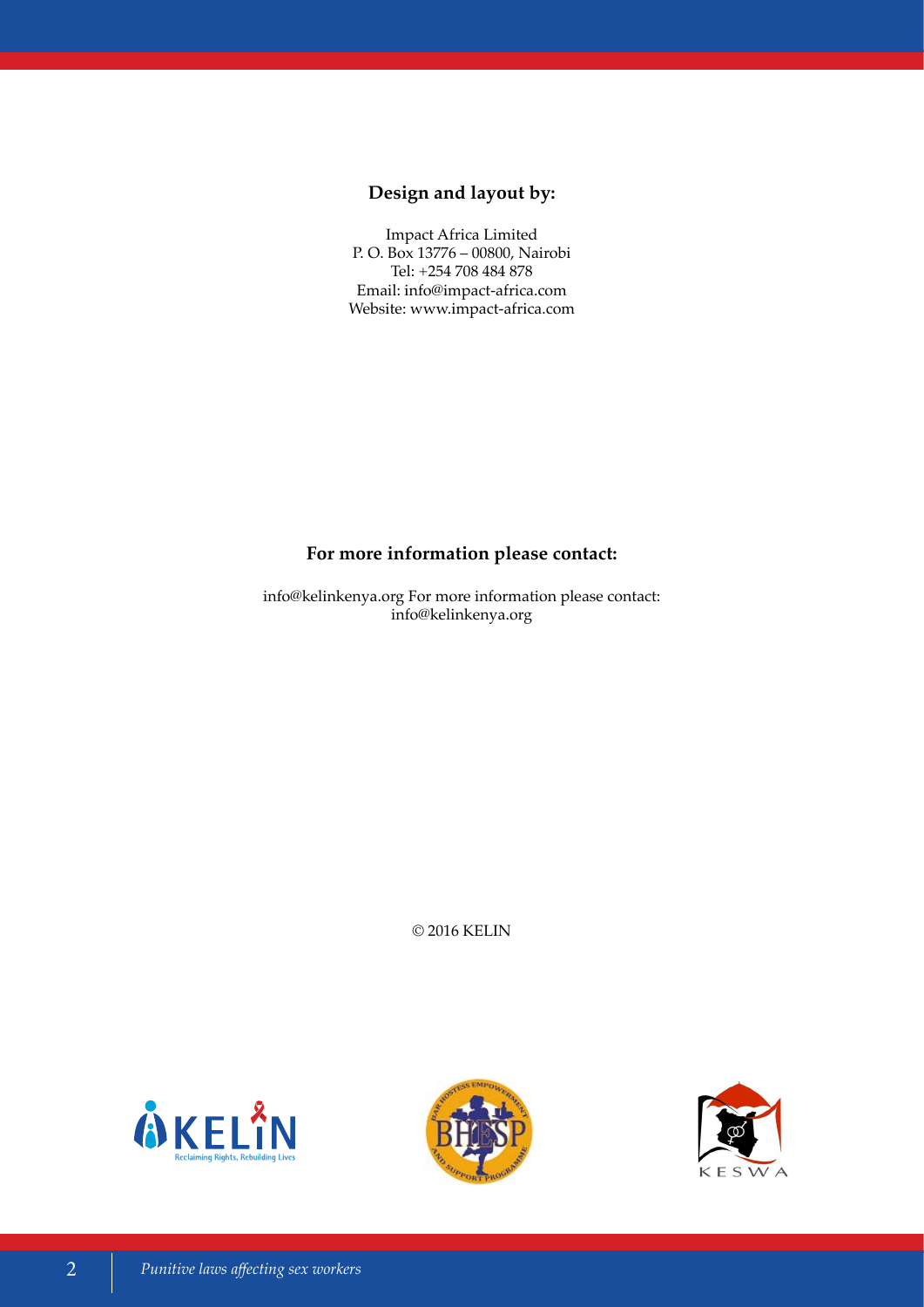Laws specific to sex work are used to criminalize sex workers, clients and third parties. In addition to the sex work-specific laws that criminalize sex workers, there are a number of other laws, such as the county by laws, which in practice are used to oppress sex workers. They also broadly create conditions of criminalization.<sup>1</sup>

Sex workers are subjected to these repressive and discriminatory laws and practices, which in turn fuel stigma, discrimination and in a large number of instances, violence being perpetrated against them.<sup>2</sup>

According to the United Nations Secretary General Banki Moon *'There will be no equitable progress in HIV prevention so long as some parts of the population are marginalized and denied basic health and human rights for example people living with HIV, sex workers, men who have sex with men, and injecting drug users.'*

This booklet is intended to educate sex workers and peer educators on punitive laws affecting sex workers, constitutional provisions protecting their rights and where to go if they need redress for human rights violations.

<sup>1</sup> NSWP. Briefing Paper Sex Work & The Law. [www.nswp.org/sites/nswp.org/files/Sex%20Work%20&%20The%20Law.pdf](http://www.nswp.org/sites/nswp.org/files/Sex%20Work%20&%20The%20Law.pdf)

<sup>2</sup> Crago A.L. (2009). Arrest the Violence. Sex Workers' Rights Advocacy Network; Deering, KN, A Amin, et al. (2014). A systematic review of the correlates of violence against sex workers. Am J Public Health.104(5): e42-54; Scorgie F., Vasey K., et al (2013). Human rights abuses and collective resilience among sex workers in four African countries: a qualitative study. Global Health. 9 (1):33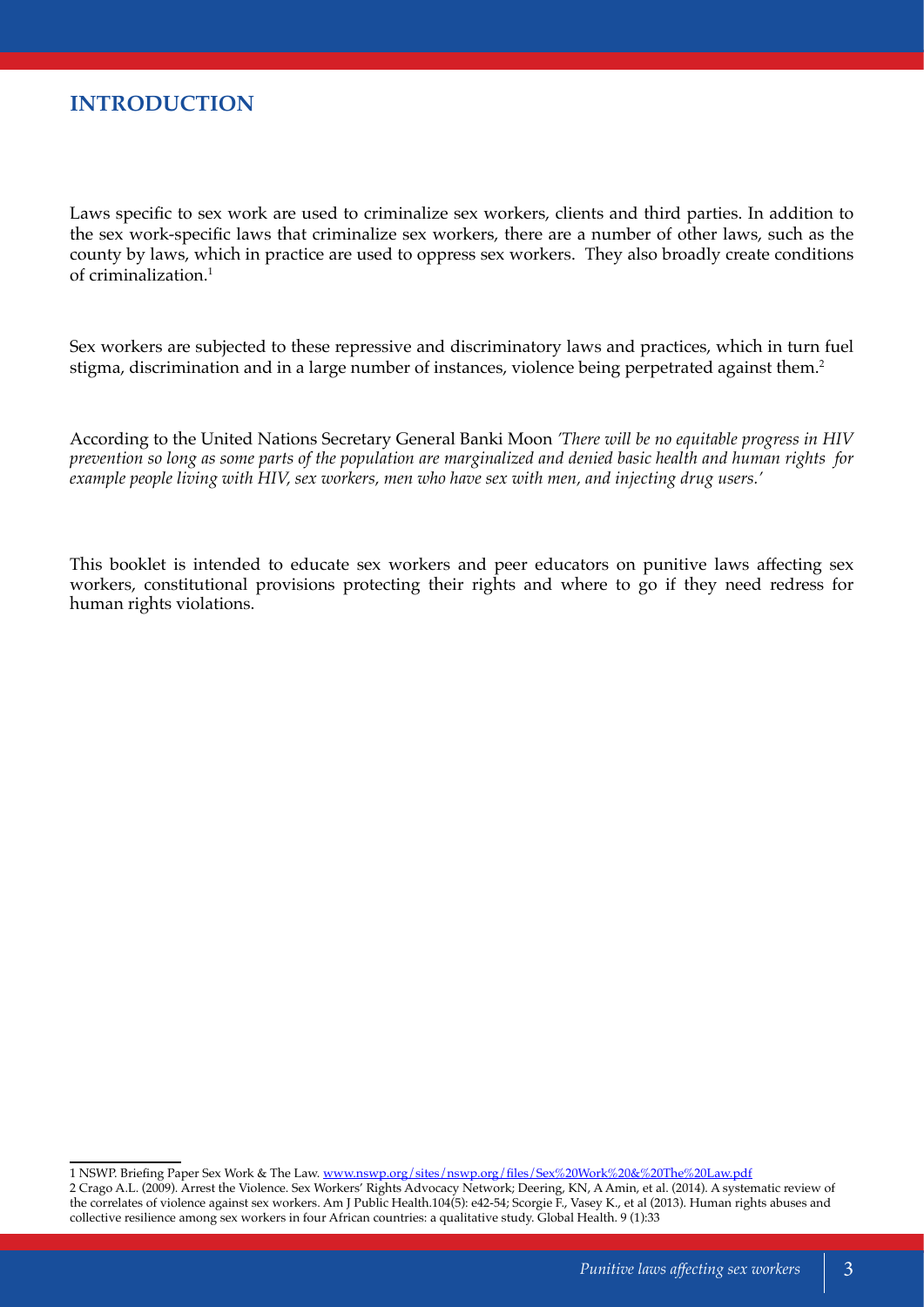# **PUNITIVE LAWS AFFECTING SEX WORKERS**

# **The Kenyan Penal Code**

The Kenyan Penal Code does not criminalize sex work. However, it criminalizes third parties who live on the earnings of prostitution. The Penal Code defines two types of offences with respect to sex work, namely "*living on the earnings of prostitution"* and "*soliciting or importuning for immoral purposes."* The Penal Code outlaws offences such as

- $\triangleright$  Detention of females for immoral purposes (section 151)
- $\triangleright$  Male person living on the earnings of prostitution or soliciting (section 153)
- $\triangleright$  Woman living on earnings of prostitution or aiding, abetting or compelling an individual to engage in sex work (section 154)
- $\triangleright$  Premises used for prostitution or residing in or frequenting or living in a house wholly or in part on the earnings of prostitution (section 155)
- $\triangleright$  Running a brothel (section 156)

# **Male sex workers can be charged under the following provisions**

- $\triangleright$  Unnatural offences Any person who has carnal knowledge of any person against the order of nature, permits a male person to have carnal knowledge of her against the order of nature (Section 162 b and c)
- Attempts to commit unnatural offences (Section 163)
- $\triangleright$  Indecent practices between males (Section 165)

# **The Sexual Offences Act 2006**

- Sexual Offences Act SOA) does not specifically criminalize sex work. The SOA aims at protecting persons who may be forced into sex work or may be exploited for prostitution. The SOA makes it an offence to encourage one to be a sex worker or to be in control of the sex worker. (Section 17)
- The law criminalizes acts such as child prostitution, which acts include the procuring of, or permitting children under the age of 18 "to be sexually abused, or to participate in any form of sexual activity, or in any obscene or indecent exhibition or show (section 15).
- The SOA also criminalizes trafficking for sexual exploitation (section 18) and prostitution of persons with mental disabilities (section 19).

## **Municipal by-laws**

Defunct municipal by-laws across the country that refer to sex work differ according to different regions, and can be very vague, leaving a large amount of discretion for interpretation. These by laws are utilized by council officers and police officials to arrest sex workers.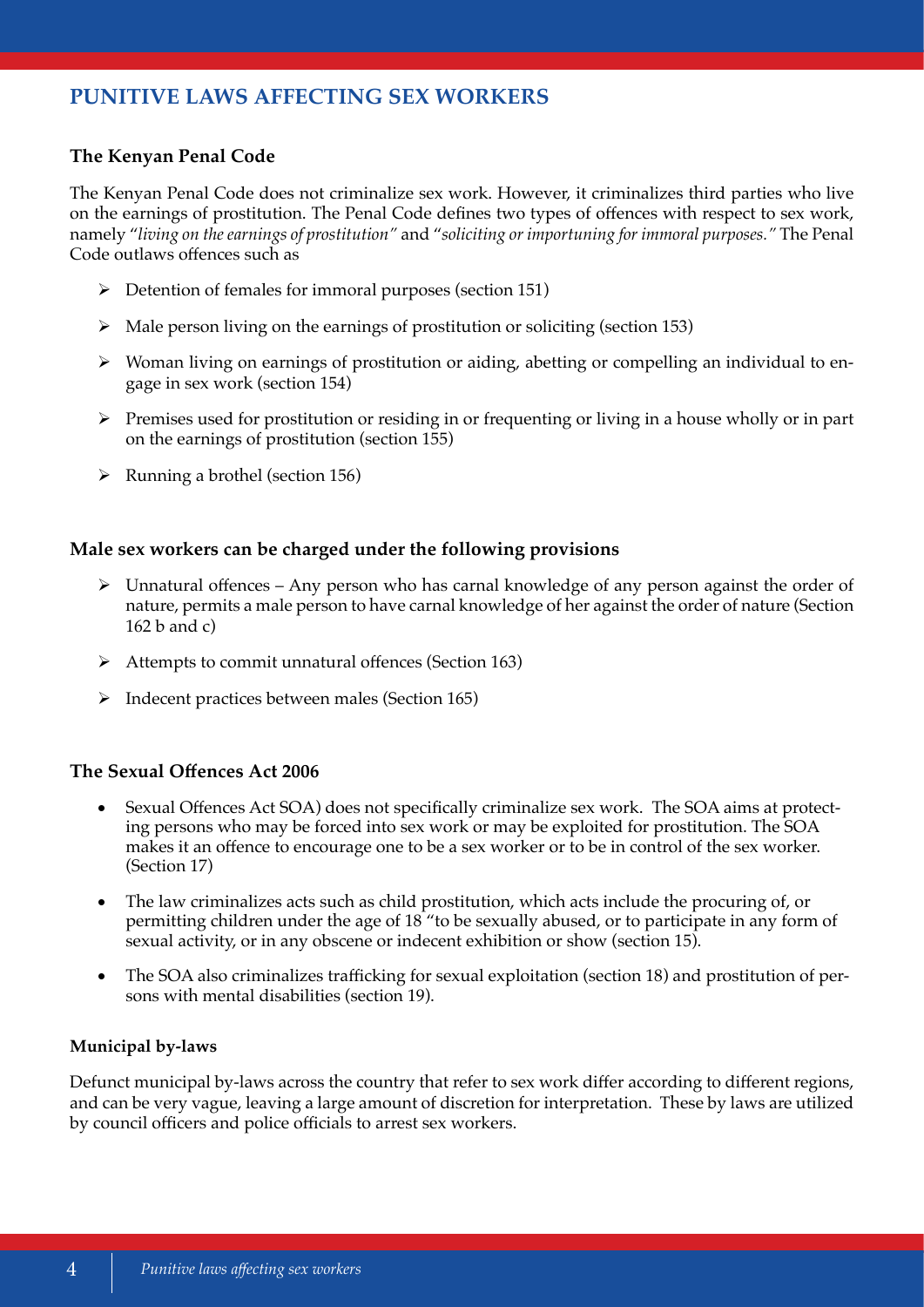# **Nairobi**

Section 19(m) of the Nairobi General Nuisance By-laws (2007) provides that "any person who in any street – loiters or importunes for purposes of prostitution is guilty of an offence."

This law criminalizes loitering for purposes of prostitution, and not prostitution. It is often used by police to arrest sex workers who are seen waiting for clients in public places

## **Mombasa**

*Sections 258 (m) and (n) of the Mombasa Municipal Council By-laws (2003) state that:*

*Any person who shall in any street or public place-*

*(m) Loiter or importune for the purpose of prostitution*

*(n) Procure or attempt to procure a female or male for the purpose of prostitution or homosexuality … shall be guilty of an offence.*

## **This law criminalizes prostitution and homosexuality.**

## **Kisumu**

Part VIII of the Kisumu Municipal Council bylaws provide that a person shall not-

*(m) molest, solicit or importune any person for the purposes of prostitution or loiter on any street or public place for such purposes; or*

*(n) willfully and indecently expose his person in view of any street or public place;*

This law criminalizes prostitution and loitering in public places for such purposes. It also criminalizes indecent exposure in a public place.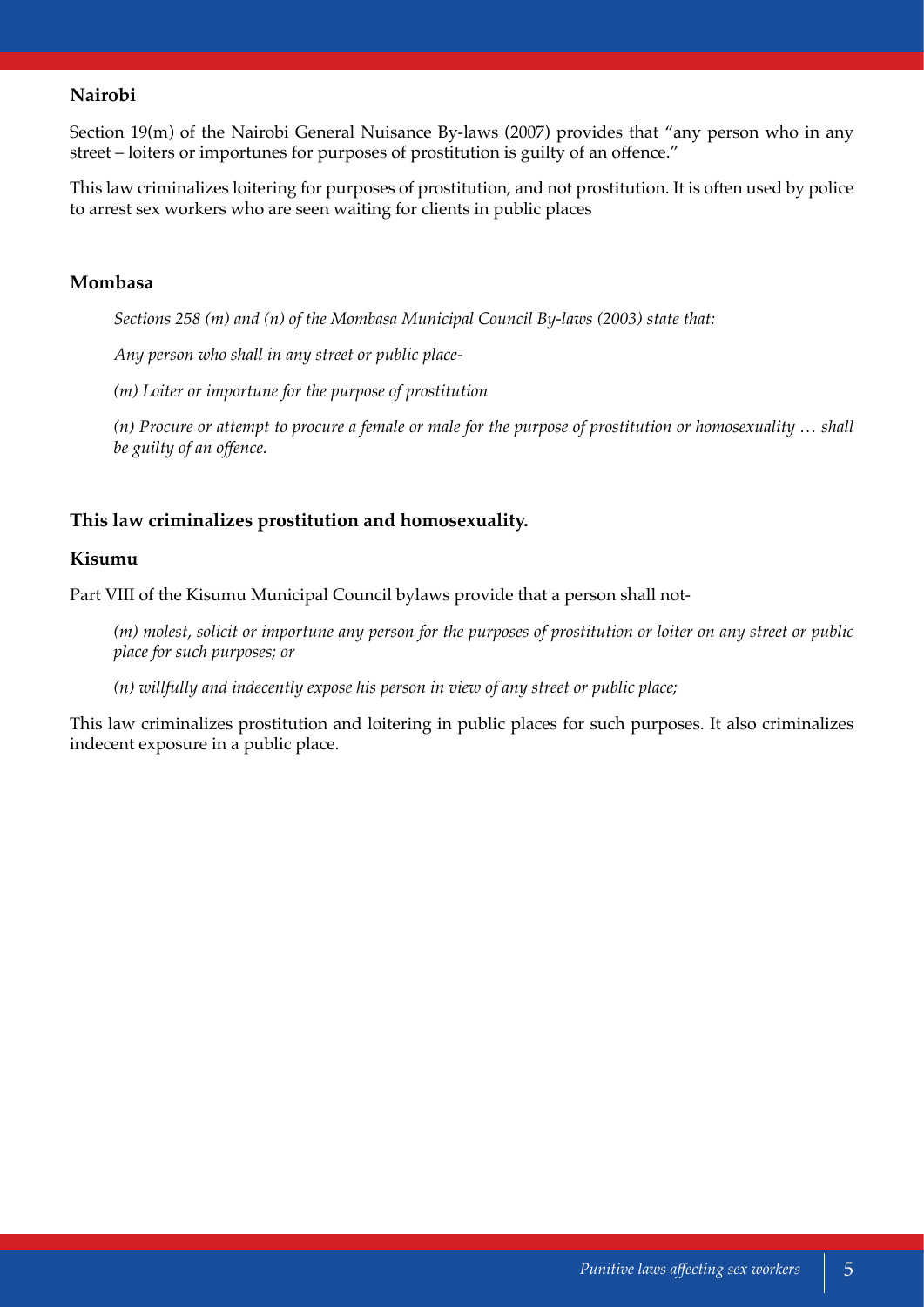# **VIOLATIONS FACED BY SEX WORKERS AND SECTIONS OF THE CONSTITUTION THAT PROTECT AGAINST SAID VIOLATIONS**

|    | Examples of<br><b>Violations</b>                                                   | <b>Article of Constitution Protecting</b><br>against Violation                                                                                                                                                                                                                                                                                                                                                                                                                                                                                                                                                                                                                                                                        | Other Laws that<br>protect against<br>these violations                                                    |
|----|------------------------------------------------------------------------------------|---------------------------------------------------------------------------------------------------------------------------------------------------------------------------------------------------------------------------------------------------------------------------------------------------------------------------------------------------------------------------------------------------------------------------------------------------------------------------------------------------------------------------------------------------------------------------------------------------------------------------------------------------------------------------------------------------------------------------------------|-----------------------------------------------------------------------------------------------------------|
| 1. | Extortion of bribes from<br>the sex workers                                        | Art. 29 Guarantees Freedom and Security<br>$\bullet$<br>of the Person.<br>Art. 47 Guarantees Fair Administrative<br>$\bullet$<br>Action<br>Art. 48 Guarantees Access to Justice.<br>$\bullet$<br>Art. 49 on Rights of an Accused Person:<br>$\bullet$<br>To be informed in a language he or she<br>understands the reason for arrest; the<br>right to remain silent and the<br>consequences of not remaining silent; to<br>communicate with an advocate; not to be<br>compelled to make any confessions; to be<br>held separately from other persons; to be<br>brought before a court as soon as<br>possible; not to be remanded in custody<br>for an offence punishable by a fine only<br>or imprisonment for less than six months.  | Section 300 of the penal<br>code criminalizes<br>extortion.                                               |
| 2. | Corruption and pay-<br>ment of a "protection<br>from arrest fee;" to the<br>police | Art. 29 Guarantees Freedom and Security<br>$\bullet$<br>of the Person.<br>Art. 47 Guarantees Fair Administrative<br>$\bullet$<br>Action<br>Art. 48 Guarantees Access to Justice<br>$\bullet$<br>Art. 49 on Rights of an Accused<br>$\bullet$<br>Person: To be informed in a language<br>he or she understands the reason for<br>arrest; the right to remain silent and the<br>consequences of not remaining silent; to<br>communicate with an advocate; not to be<br>compelled to make any confessions; to be<br>held separately from other persons; to be<br>brought before a court as soon as possi-<br>ble; not to be remanded in custody for<br>an offence punishable by a fine only or<br>imprisonment for less than six months. | Section 46 of the<br>Anti Corruption and<br><b>Economic Crimes Act</b><br>criminalizes abuse of<br>office |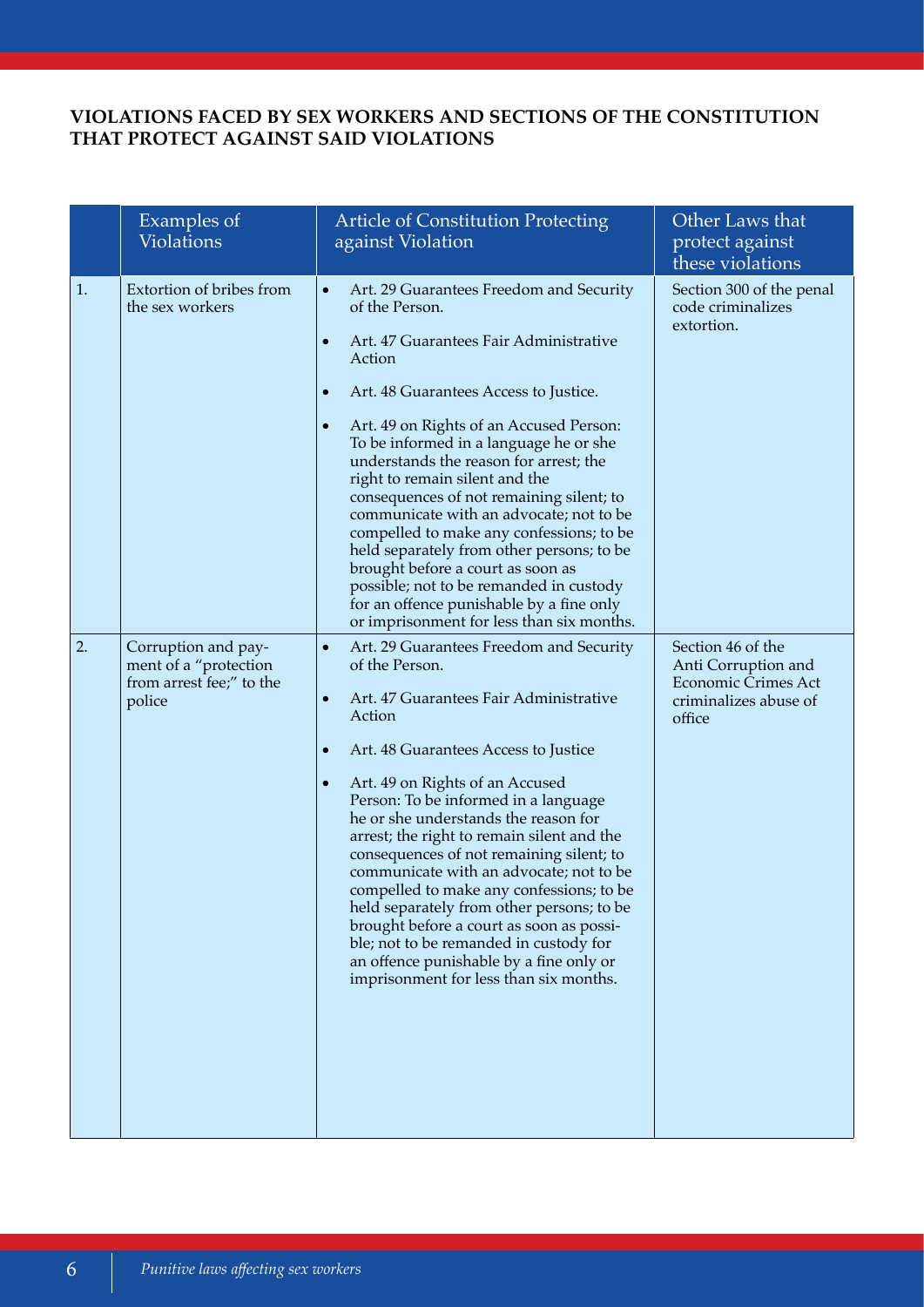|    | Examples of<br><b>Violations</b>                               | <b>Article of Constitution Protecting</b><br>against Violation                                                                                                                                                                                                                                                                                                                                                                                                                                                                                                                                                                                                                                                                                                                                                                                                                                                                                                                                                                                                                                         | Other Laws that<br>protect against<br>these violations                                                                                                                                                                                                                                                                                                                                                                    |
|----|----------------------------------------------------------------|--------------------------------------------------------------------------------------------------------------------------------------------------------------------------------------------------------------------------------------------------------------------------------------------------------------------------------------------------------------------------------------------------------------------------------------------------------------------------------------------------------------------------------------------------------------------------------------------------------------------------------------------------------------------------------------------------------------------------------------------------------------------------------------------------------------------------------------------------------------------------------------------------------------------------------------------------------------------------------------------------------------------------------------------------------------------------------------------------------|---------------------------------------------------------------------------------------------------------------------------------------------------------------------------------------------------------------------------------------------------------------------------------------------------------------------------------------------------------------------------------------------------------------------------|
| 3. | Demand for sexual favors<br>by law enforcement<br>officers     | Art. 28 Guarantees right to human dignity<br>$\bullet$<br>$\bullet$<br>Art. 29 Guarantees Freedom and Security of<br>the person. It protects persons from: being<br>deprived of freedom arbitrarily or without<br>just cause; detained without trial except in<br>a state of emergency; subjected to any form<br>of violence from either public or private<br>persons; subjected to torture in any manner,<br>whether physical or psychological;<br>subjected to corporal punishment; being<br>treated or punished in a cruel, inhumane or<br>degrading manner.<br>Art. 49 on Rights of an Accused Person:<br>$\bullet$<br>To be informed in a language he or she<br>understands the reason for arrest; the right<br>to remain silent and the consequences of<br>not remaining silent; to communicate with<br>an advocate; not to be compelled to make<br>any confessions; to be held separately from<br>other persons; to be brought before a court<br>as soon as possible; not to be remanded<br>in custody for an offence punishable by a<br>fine only or imprisonment for less than six<br>months. | Section 46 of the<br>Anti Corruption<br>and Economic<br>Crimes Act<br>criminalizes abuse<br>of office<br>Section 95 of the<br>$\bullet$<br>National<br>Police Service Act<br>prohibits a police<br>officer from<br>subjecting any<br>person to torture.                                                                                                                                                                   |
| 4. | Rape and sexual assault<br>of sex workers in police<br>custody | Art. 28 Guarantees Right to Human Dignity<br>$\bullet$<br>Art. 29 Guarantees Freedom and Security of<br>$\bullet$<br>the Person.<br>Art. 49 on Rights of an Accused Person:<br>$\bullet$<br>To be informed in a language he or she<br>understands the reason for arrest; the right<br>to remain silent and the consequences of<br>not remaining silent; to communicate with<br>an advocate; not to be compelled to make<br>any confessions; to be held separately from<br>other persons; to be brought before a court<br>as soon as possible; not to be remanded<br>in custody for an offence punishable by a<br>fine only or imprisonment for less than six<br>months.                                                                                                                                                                                                                                                                                                                                                                                                                                | Section 95 of the<br>$\bullet$<br>National<br>Police Service Act<br>prohibits a police<br>officer from<br>subjecting any<br>person to torture.<br>Section 3 of the<br>$\bullet$<br><b>Sexual Offences</b><br>Act<br>criminalizes Rape<br>Section 10 of the<br>$\bullet$<br><b>Sexual Offences</b><br>Act criminalizes<br>gang rape<br>Section 5 of the<br><b>Sexual Offences</b><br>Act<br>criminalizes<br>sexual assault |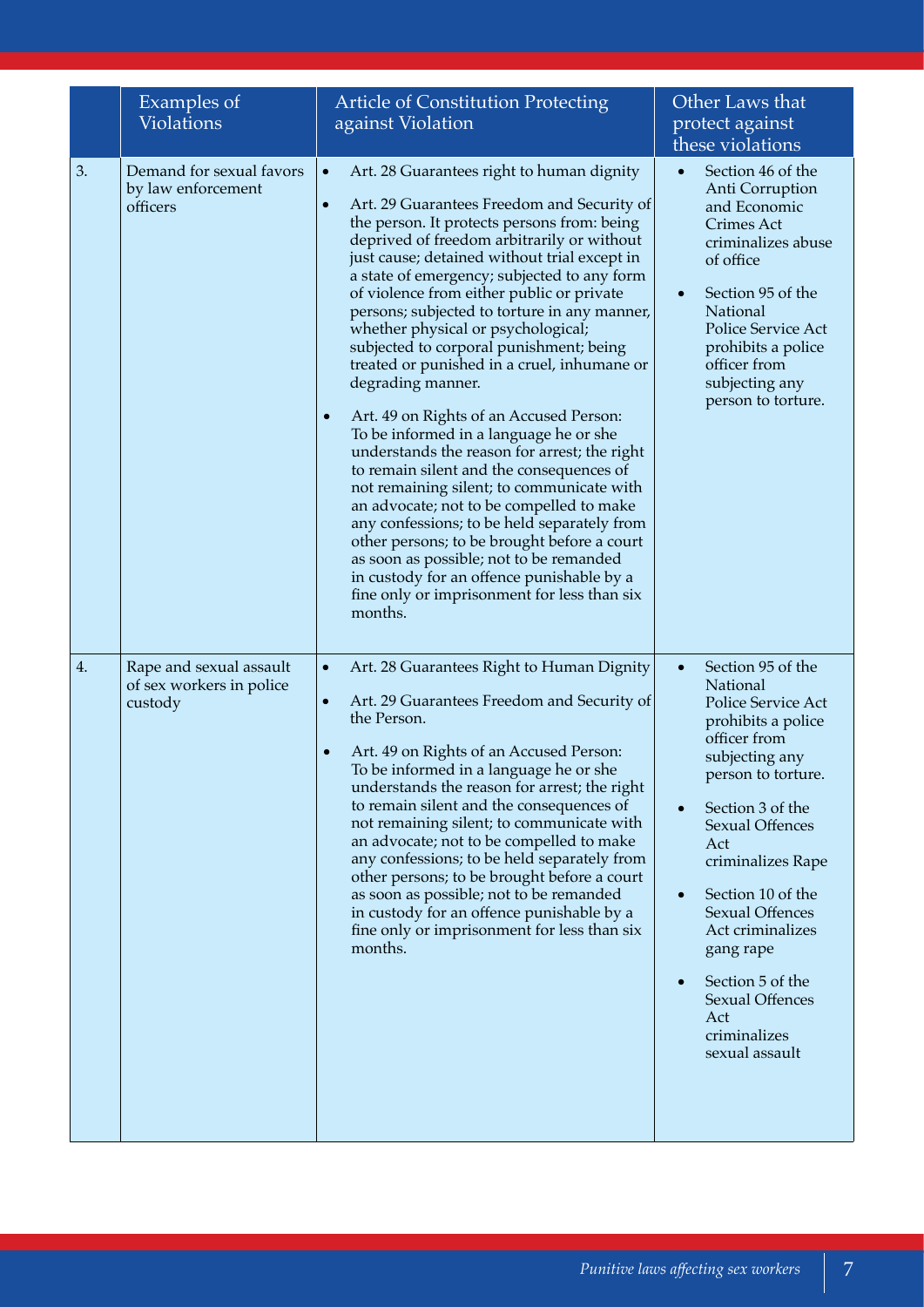|    | Examples of<br><b>Violations</b>                                                                                                                                                                      | <b>Article of Constitution Protecting</b><br>against Violation                                                                                                                                    | Other Laws that<br>protect against<br>these violations                                                                                                                                                                                                                                                                                                                                  |
|----|-------------------------------------------------------------------------------------------------------------------------------------------------------------------------------------------------------|---------------------------------------------------------------------------------------------------------------------------------------------------------------------------------------------------|-----------------------------------------------------------------------------------------------------------------------------------------------------------------------------------------------------------------------------------------------------------------------------------------------------------------------------------------------------------------------------------------|
| 5. | Gang rape of sex workers<br>by police officers and their<br>clients;                                                                                                                                  | Art. 29 Guarantees Freedom and Security<br>$\bullet$<br>of the person.<br>Art. 28 Guarantees right to human dignity<br>$\bullet$                                                                  | Section 3 of the<br><b>Sexual Offences</b><br>Act criminalizes<br>rape<br>Section 10 of the<br><b>Sexual Offences</b><br>Act criminalizes<br>gang rape<br>Section 5 of the<br>$\bullet$<br>sexual offences<br>act criminalizes<br>sexual assault<br>Section 95 of the<br>National Po-<br>lice Service Act<br>prohibits a police<br>officer from<br>subjecting any<br>person to torture. |
| 6. | <b>Arbitrary Killings</b>                                                                                                                                                                             | Art. 26 Right to Life<br>$\bullet$<br>Art. 28 Guarantees Right to Human Dignity<br>$\bullet$<br>Art. 29 Guarantees Freedom and Security of<br>$\bullet$<br>the Person.                            | Section 203 and<br>$\bullet$<br>205 of the penal<br>code criminalizes<br>murder and<br>manslaughter                                                                                                                                                                                                                                                                                     |
| 7. | Officers negotiating<br>engagement with sex<br>workers for an agreed<br>charge and threatening<br>the women with arrest if<br>they request to be paid<br>after the officers have had<br>sex with them | Art. 28 Guarantees Right to Human Dignity<br>$\bullet$<br>Art. 29 Guarantees Freedom and Security of<br>$\bullet$<br>the Person.<br>Art. 47 Guarantees Fair Administrative<br>$\bullet$<br>Action | Section 46 of the<br>$\bullet$<br>Anti-Corruption<br>and Economic<br><b>Crimes Act</b><br>criminalizes abuse<br>of office                                                                                                                                                                                                                                                               |
| 8. | Violent assaults, such as<br>beatings, perpetrated by<br>police officers and the sex<br>workers clients                                                                                               | Art. 28 Guarantees right to human dignity<br>$\bullet$<br>Art. 29 Guarantees Freedom and Security of<br>the person                                                                                | Section 95 of the<br>$\bullet$<br>National<br>Police Service Act<br>prohibits a police<br>officer from<br>subjecting any<br>person to torture.                                                                                                                                                                                                                                          |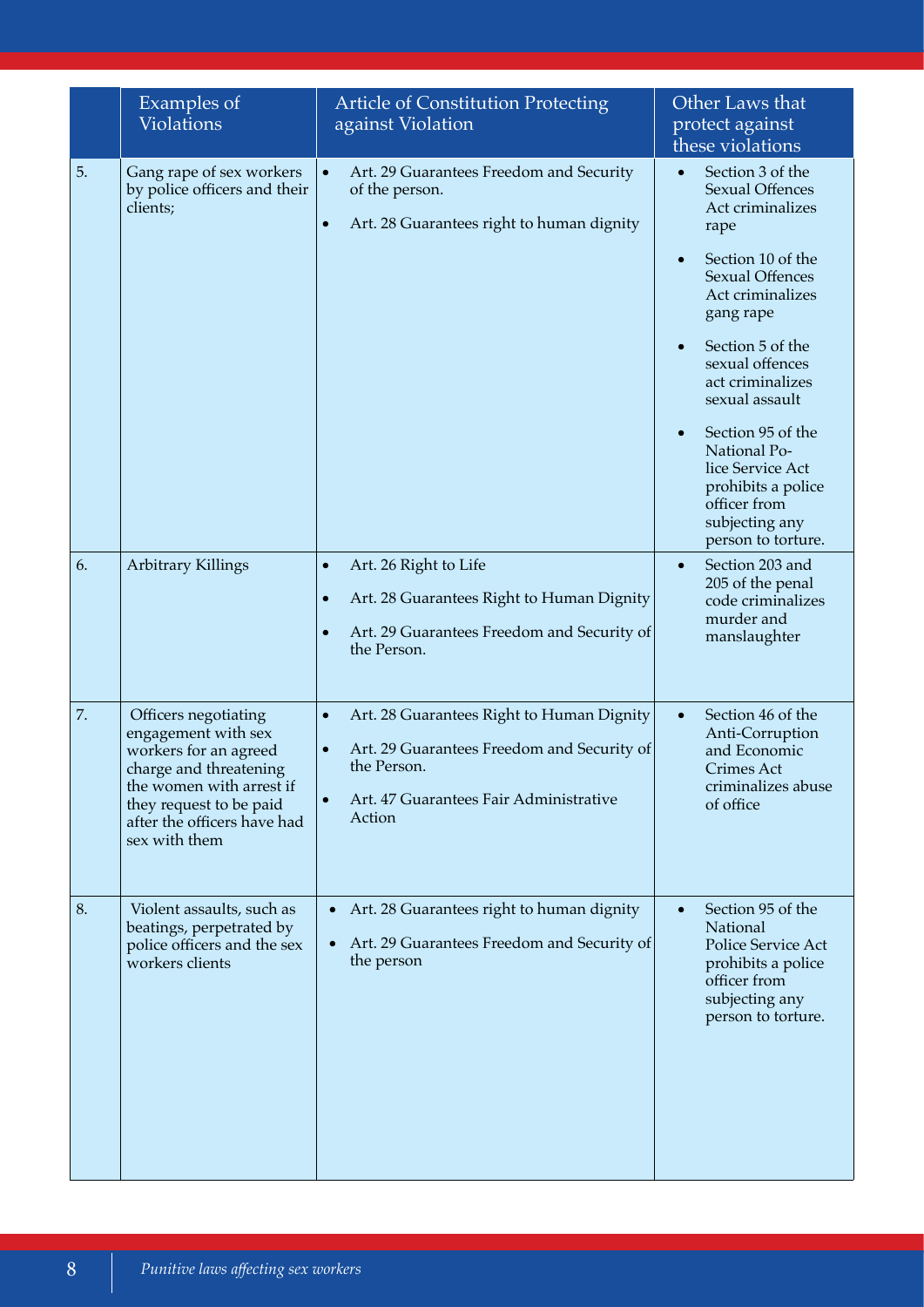|     | Examples of<br><b>Violations</b>                                                                                                                                   | <b>Article of Constitution Protecting</b><br>against Violation                                                                                                    | Other Laws that<br>protect against<br>these violations                                                                                                                                                                                                                      |
|-----|--------------------------------------------------------------------------------------------------------------------------------------------------------------------|-------------------------------------------------------------------------------------------------------------------------------------------------------------------|-----------------------------------------------------------------------------------------------------------------------------------------------------------------------------------------------------------------------------------------------------------------------------|
| 9.  | Illegal detention of sex<br>workers in officers' houses                                                                                                            | Art. 39 Guarantees Freedom of Movement.<br>Art. 28 Guarantees Right to Human Dignity<br>• Art. 30 Guarantees Freedom from Slavery,<br>Servitude and Forced Labour | Section 46 of the<br>$\bullet$<br>Anti-Corruption<br>and Economic<br><b>Crimes Act</b><br>criminalizes abuse<br>of office<br>Section 95 of the<br>$\bullet$<br>National<br>Police Service Act<br>prohibits a police<br>officer from<br>subjecting any<br>person to torture. |
| 10. | Forced into sex work                                                                                                                                               | Art. 28 Guarantees Right to Human Dignity<br>Art. 30 Guarantees Freedom from Slavery,<br>$\bullet$<br>Servitude and Forced Labour                                 | Section 17 of the<br>$\bullet$<br><b>Sexual Offences</b><br>Act criminalizes<br>exploitation of<br>prostitution                                                                                                                                                             |
| 11. | Abuses perpetrated by<br>female officers including<br>physical beating and<br>verbal abuse                                                                         | Art. 29 Guarantees Freedom and Security of<br>the Person<br>Art. 28 Guarantees Right to Human Dignity                                                             | Section 95 of the<br>$\bullet$<br>National<br><b>Police Service Act</b><br>prohibits a police<br>officer from<br>subjecting any<br>person to torture.                                                                                                                       |
| 12. | Being chased away from<br>church.                                                                                                                                  | Art. 27 Guarantees Freedom from Discrim-<br>$\bullet$<br>ination<br>Art. 28 Guarantees Right to Human Dignity                                                     |                                                                                                                                                                                                                                                                             |
| 13. | Health care workers<br>disclosing sex workers'<br>health status                                                                                                    | Art. 28 Guarantees Right to Human Dignity<br>$\bullet$<br>Art. 31 Guarantees the Right to Privacy<br>$\bullet$                                                    | Section 22 of the<br>$\bullet$<br><b>HIV</b> Prevention<br>and Control Act<br>prohibits<br>disclosure of<br>one's status                                                                                                                                                    |
| 14. | Stigma and discrimination<br>at the health care setting<br>based on their work                                                                                     | • Art. 27 Guarantees Freedom from<br>Discrimination<br>Art. 43 Guarantees the Highest Attainable<br>$\bullet$<br>Standard of Health                               | Section 36 of the<br>$\bullet$<br>HIV and AIDS<br>Prevention and<br>Control Act<br>prohibits<br>discrimination<br>at health care<br>settings                                                                                                                                |
| 15. | Being forced to come with<br>their sexual partners<br>before receiving sexual<br>reproductive health<br>services and HIV pre-<br>vention and treatment<br>services | Art. 43 Guarantees the highest attainable<br>$\bullet$<br>standard of health<br>Art. 27 Guarantees freedom from<br>Discrimination                                 |                                                                                                                                                                                                                                                                             |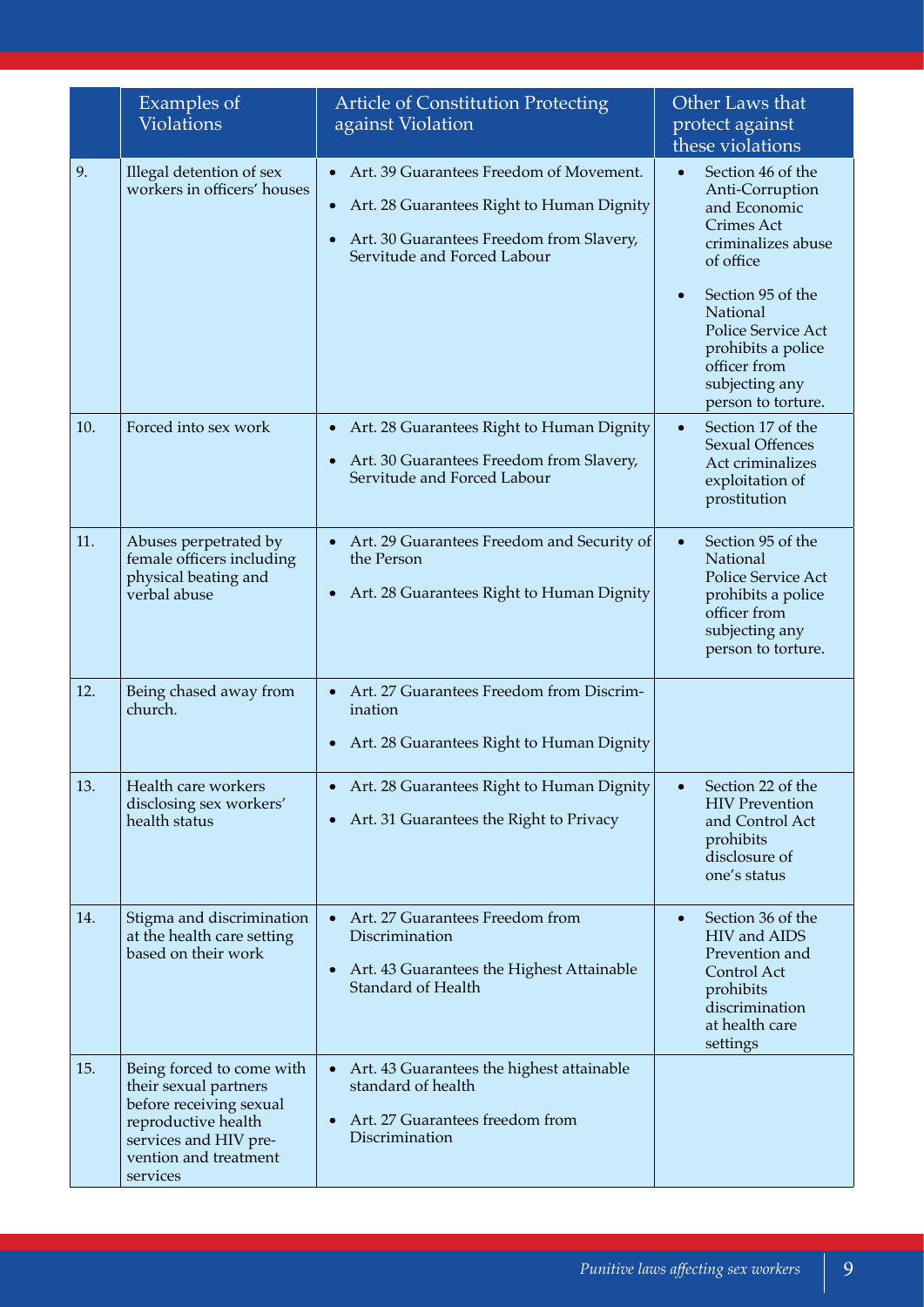|  |  | <b>Institutions Created to Protect and Promote Human Rights for Sex Workers</b> |  |  |
|--|--|---------------------------------------------------------------------------------|--|--|
|--|--|---------------------------------------------------------------------------------|--|--|

| N <sub>o</sub> | Name of<br>Institution    | Mandate                                                                                                                                                                                                                                                                                                                                                                                                                                                                      | Remedies it offers                                                                                                                                                                                                                                                                    | How can One<br>Engage with it                                                                                                                                                                                                                                                                                                                            | How to get<br>in-touch                                                                                                                                                                 |
|----------------|---------------------------|------------------------------------------------------------------------------------------------------------------------------------------------------------------------------------------------------------------------------------------------------------------------------------------------------------------------------------------------------------------------------------------------------------------------------------------------------------------------------|---------------------------------------------------------------------------------------------------------------------------------------------------------------------------------------------------------------------------------------------------------------------------------------|----------------------------------------------------------------------------------------------------------------------------------------------------------------------------------------------------------------------------------------------------------------------------------------------------------------------------------------------------------|----------------------------------------------------------------------------------------------------------------------------------------------------------------------------------------|
| 1.             | Judiciary (all<br>courts) | • Derives its mandate<br>from the Constitution,<br>which is to provide<br>justice fairly,<br>expeditiously and<br>impartially.<br>• Its role is to also<br>promote alternative<br>forms of dispute<br>resolution.                                                                                                                                                                                                                                                            | • Compensation<br>• Injunctions<br>Declarations -<br>$\bullet$<br>Court gives orders<br>regarding the law<br>Specific<br>$\bullet$<br>Performance-<br>Court gives orders<br>for<br>performance of<br>specific acts<br>Restitution -<br>$\bullet$<br>Order to pay<br>money to a victim | • Available<br>countrywide<br>• Individuals<br>can file cases<br>NGOs can file<br>cases<br>Experts can<br>enjoin onto filed<br>cases                                                                                                                                                                                                                     | The Chief Registrar of<br>the Judiciary,<br>Supreme Court of<br>Kenya, City Hall way.<br>PO Box 30041-00100<br>Nairobi, Kenya<br>Tel: (020) 2221 221<br>email:<br>info@judiciary.go.ke |
| 2.             | HIV & AIDS<br>Tribunal    | • Has the power of a<br>court and can receive<br>evidence, hear witness<br>accounts, conduct full<br>hearings and pass<br>judgments on matters<br>related to HIV.<br>• Can perform functions<br>related to the HIV &<br>AIDS Prevention and<br>Control Act, but does<br>not have criminal<br>jurisdiction.<br>• Can set aside, confirm<br>or vary decisions,<br>summon expert<br>evidence, and direct<br>that specific steps be<br>taken to stop<br>discriminatory practice. | It can make an<br>order for:<br>damages or<br>$\bullet$<br>$\bullet$ costs                                                                                                                                                                                                            | Procedure fairly<br>informal and<br>complaint can<br>be made even by<br>way of a simple<br>letter<br>Easily<br>accessible by<br>individuals even<br>without legal<br>representation<br>Matters are<br>heard in<br>camera and<br>persons not<br>directly<br>involved in t<br>he case are not<br>allowed to sit in<br>during the<br>hearing of the<br>case | HIV and AIDS<br>Tribunal<br>NHIF Building,<br>15 <sup>th</sup> Floor<br>P.O Box<br>37953-00100<br>Nairobi                                                                              |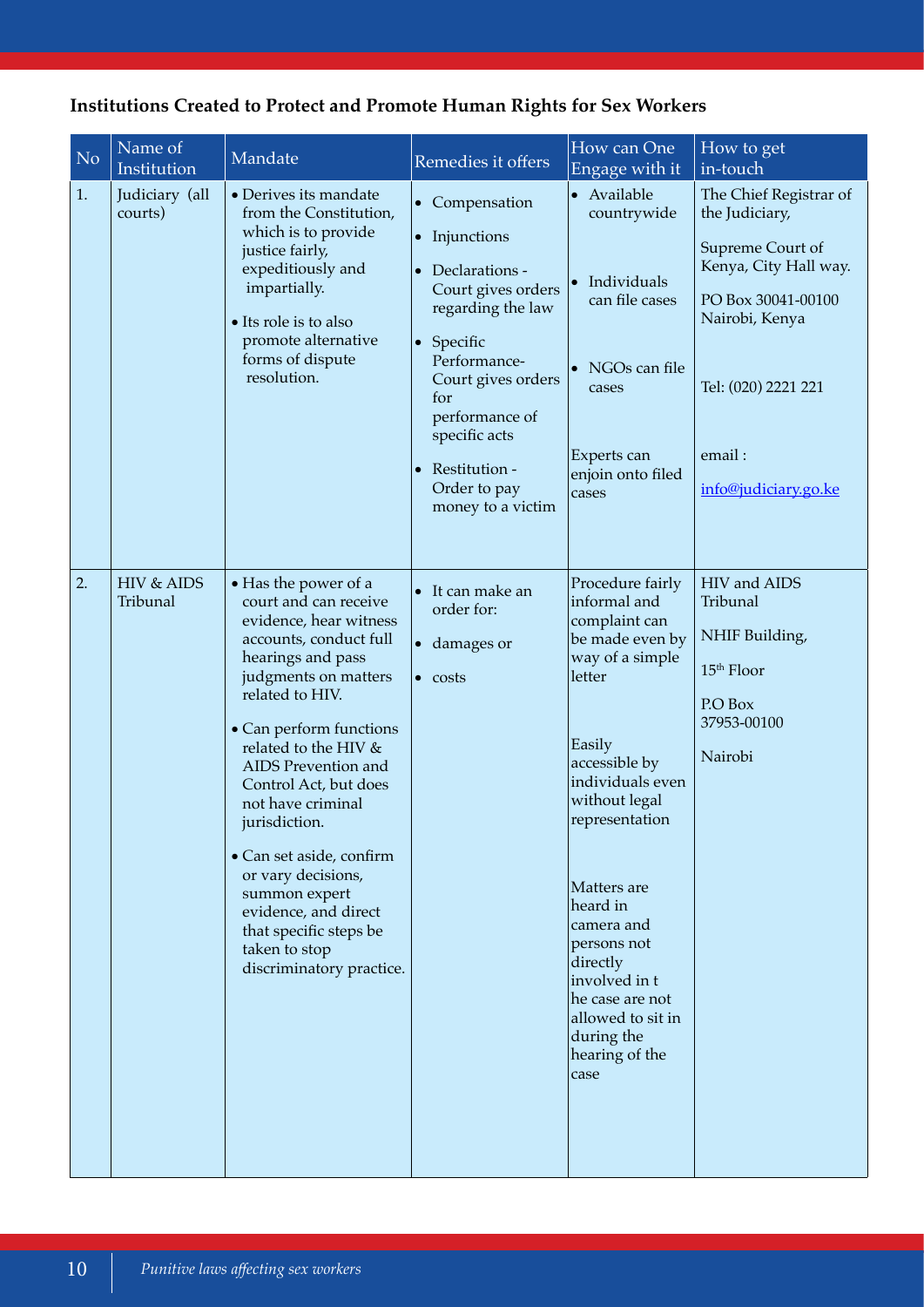| No. | Name of<br>Institution                      | Mandate                                                                                                                                                                                                                                                                                                                                                                                                                                                                                                                                                                                                      | Remedies it offers                                                                                                                                                            | How can One<br>Engage with it                                                                                                                                                                                                | How to get<br>in-touch                                                                                                                                                                                                                                                                                                                                                                                                                                                                                                                                                                                                       |
|-----|---------------------------------------------|--------------------------------------------------------------------------------------------------------------------------------------------------------------------------------------------------------------------------------------------------------------------------------------------------------------------------------------------------------------------------------------------------------------------------------------------------------------------------------------------------------------------------------------------------------------------------------------------------------------|-------------------------------------------------------------------------------------------------------------------------------------------------------------------------------|------------------------------------------------------------------------------------------------------------------------------------------------------------------------------------------------------------------------------|------------------------------------------------------------------------------------------------------------------------------------------------------------------------------------------------------------------------------------------------------------------------------------------------------------------------------------------------------------------------------------------------------------------------------------------------------------------------------------------------------------------------------------------------------------------------------------------------------------------------------|
| 3.  | National Gen-<br>der Equality<br>Commission | To promote gender<br>equity and non-<br>discrimination in<br>accordance with Article<br>27 of the Constitution.<br>The Commission's target<br>groups are; youth,<br>children, women,<br>persons with disabilities,<br>older persons,<br>minorities and<br>marginalized persons.<br>Its mandate includes<br>ensuring compliance<br>with all treaties and<br>conventions relating to<br>equality and freedom<br>from discrimination for<br>women, persons with<br>disabilities, and children<br>Investigating any<br>matters which violate the<br>principles of<br>equality and freedom<br>from discrimination | • Report criminal<br>casesto the<br>Director of<br>Public<br>Prosecution.<br>$\bullet$ Make<br>recommenda-<br>tions on alter-<br>native ways of<br>resolving com-<br>plaints. | Procedure<br>fairly<br>informal<br>and com-<br>plaint can<br>be made<br>even by<br>way of<br>a simple<br>letter<br>Easily<br>$\bullet$<br>accessible<br>by<br>individuals<br>even<br>without<br>legal<br>representa-<br>tion | Nairobi Office:<br>Solutions Tech Place,<br><b>Upper Hill</b><br>(Longonot Road, Next<br>to Crowne Plaza Hotel)<br>PO Box<br>27512-00506,<br>Nyayo Stadium,<br>Nairobi, Kenya.<br>Telephone:<br>+254 20 2727778<br>Email:<br>info@<br>gendercommission.org<br>Kisumu office:<br>Reinsurance Plaza,<br>3rd Floor Bank Street<br>Kisumu Telephone:<br>20 2727776<br>Nakuru office:<br>P.O. Box 15263<br>Nakuru,<br>Tamoh Plaza, 1st Floor,<br>Kijabe Street<br>Telephone:<br>+254 722 824303<br>Garissa Office:<br>Along Thika- Garissa<br>Road, County<br>Commissioner's office<br>turn left from KWS<br>signage, NGEC office |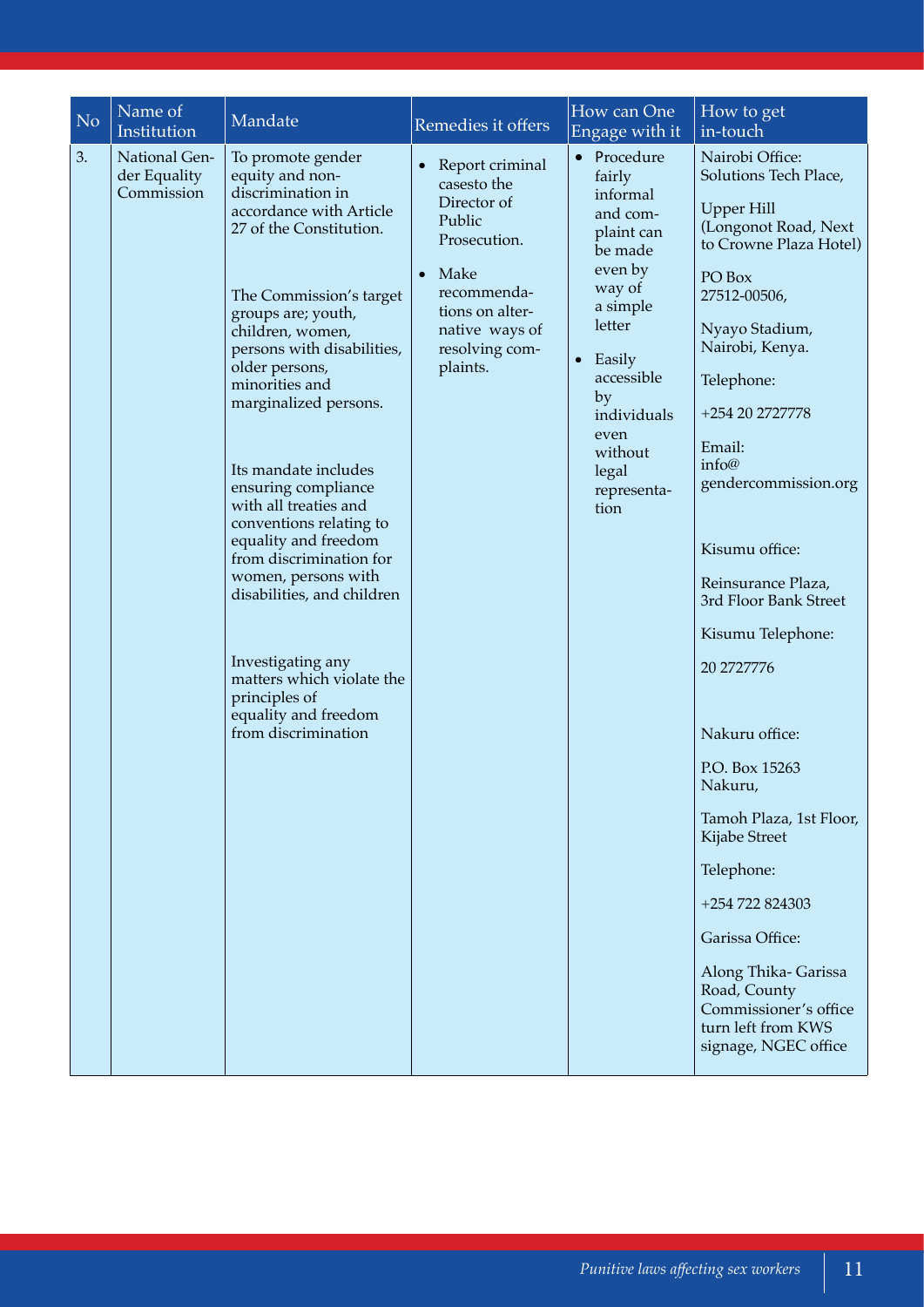| Name of<br>How can One<br>How to get<br>N <sub>o</sub><br>Mandate<br>Remedies it offers<br>Institution<br>Engage with it<br>in-touch                                                                                                                                                                                                                                                                                                                                                                                                                                                                                                                                                                                                                                                                                                                                                                                                                                                                                                                                                                                                                                                                                                                                                                                                                 |  |
|------------------------------------------------------------------------------------------------------------------------------------------------------------------------------------------------------------------------------------------------------------------------------------------------------------------------------------------------------------------------------------------------------------------------------------------------------------------------------------------------------------------------------------------------------------------------------------------------------------------------------------------------------------------------------------------------------------------------------------------------------------------------------------------------------------------------------------------------------------------------------------------------------------------------------------------------------------------------------------------------------------------------------------------------------------------------------------------------------------------------------------------------------------------------------------------------------------------------------------------------------------------------------------------------------------------------------------------------------|--|
| 4.<br>Nairobi Office:<br>Kenya<br>Acts as a watchdog<br>• After carrying<br>over the<br>National<br>out an inquiry,<br>CVS Plaza 1st Floor,<br>Commission<br>Government in<br>it can:<br>on Human<br>the area of human<br>Kasuku Lane, Off<br>Rights<br>rights.<br>Refer the matter<br>$\bullet$<br>Lenana Road<br>to the Director<br>• Investigates and<br>of Public<br>PO Box: 74359-00200<br>provides redress<br>Prosecutions or<br>Nairobi, Kenya<br>for human rights<br>any other<br>violations.<br>Landline:<br>relevant body.<br>$+254-$<br>Monitors the<br>0202717908/00/28<br>Recommend<br>compliance of<br>other<br>human rights<br>Mobile: +254 733 78<br>appropriate<br>norms and<br>00 00 / 0736 78 00 00 /<br>methods of<br>standards.<br>0724 256 448 / 0726<br>settling the<br>610 159<br>complaint or<br>Conducts human<br>obtain relief.<br><b>General Enquiries:</b><br>rights education,<br>haki@knchr.org<br>facilitates<br>• Provide a copy<br>training, campaigns<br>of the inquiry<br>Complaints:<br>& advocacy on<br>report to all<br>complaint@knchr.org<br>human rights.<br>interested<br>parties.<br>Kitale Office:<br>Ambwere Plaza,<br>Ground Floor<br>PO Box<br>2999 - 30200, Kitale<br>Telephone:<br>Land Line: +254-054<br>31773<br>Email:<br>northrift@knchr.org<br>Wajir Office:<br>Airstrip Road/Public<br>Works |  |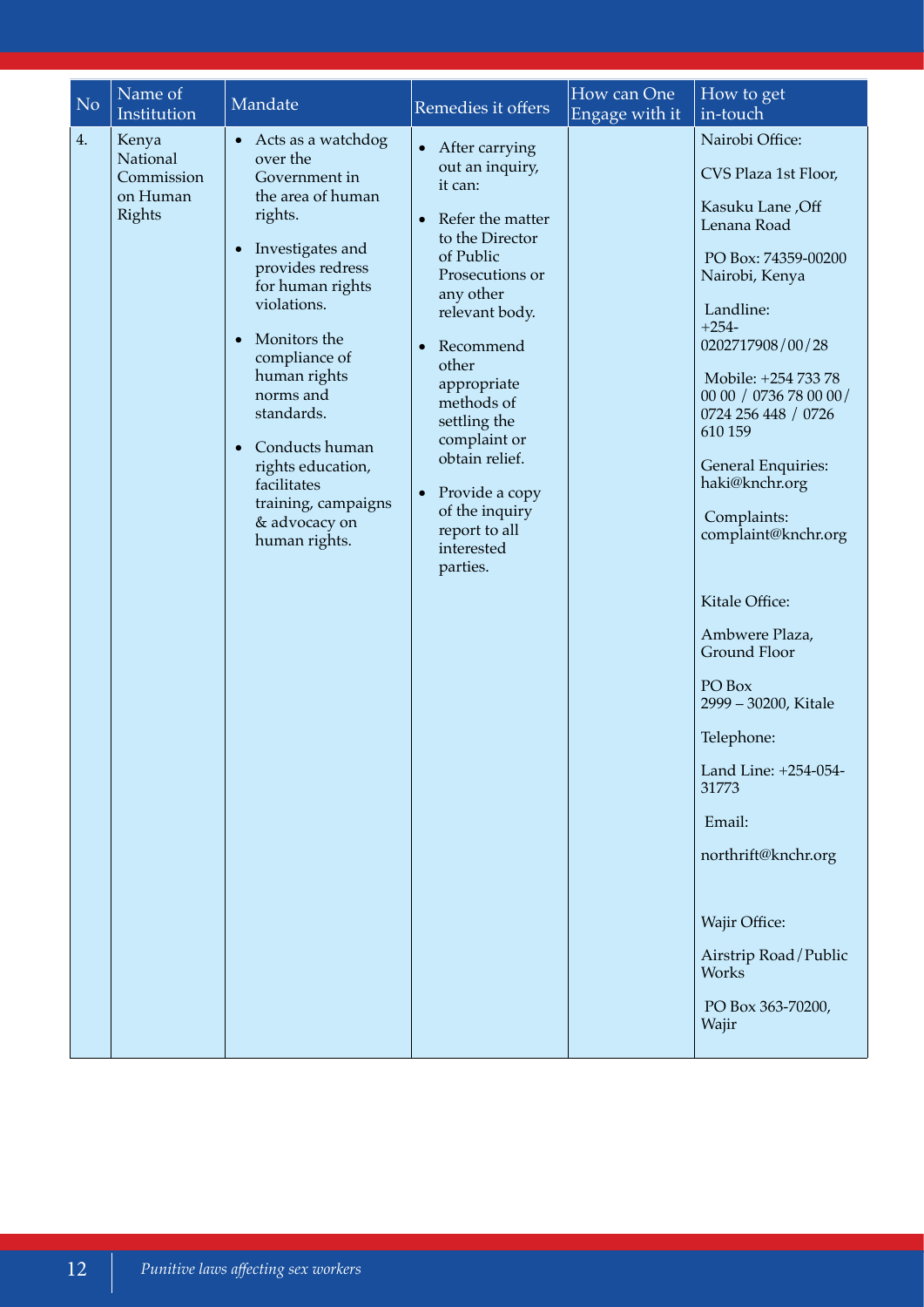| N <sub>o</sub> | Name of<br>Institution                       | Mandate                                                                                                                                                                                                                                                                                                                                                                                                                                                                                                                                                                                                                                                                                                                                                                                                   | Remedies it offers                                                                                                                                                                                                                                        | How can One<br>Engage with it                                                                                                                                                                                      | How to get<br>in-touch                                                                                                                                                                                                                                                                                                                                                                                 |
|----------------|----------------------------------------------|-----------------------------------------------------------------------------------------------------------------------------------------------------------------------------------------------------------------------------------------------------------------------------------------------------------------------------------------------------------------------------------------------------------------------------------------------------------------------------------------------------------------------------------------------------------------------------------------------------------------------------------------------------------------------------------------------------------------------------------------------------------------------------------------------------------|-----------------------------------------------------------------------------------------------------------------------------------------------------------------------------------------------------------------------------------------------------------|--------------------------------------------------------------------------------------------------------------------------------------------------------------------------------------------------------------------|--------------------------------------------------------------------------------------------------------------------------------------------------------------------------------------------------------------------------------------------------------------------------------------------------------------------------------------------------------------------------------------------------------|
| 5.             | Commission<br>on Adminis-<br>trative Justice | The Commission has<br>been given a wide<br>mandate both by the<br>Constitution and the<br>Commission on Admin-<br>istrative Justice Act, to<br>enforce the right to fair<br>administrative action,<br>which is a fundamental<br>right under Article 47<br>of the Constitution. Its<br>mandate includes:<br>Investigating complaints<br>of abuse of power, unfair<br>treatment, manifest,<br>injustice or unlawful, op-<br>pressive, unfair or unre-<br>sponsive official conduct<br>within the public sector;<br>Report complaints inves-<br>tigated and action taken<br>to the National Assembly<br>Inquire into allegations<br>of maladministration,<br>delay, administrative<br>injustice, discourtesy,<br>incompetence, misbe-<br>havior, inefficiency or<br>ineptitude within the<br>public service. | After carrying out an<br>inquiry, it can:<br>• Refer the matter<br>to the Director<br>of Public Pros-<br>ecutions or any<br>other relevant<br>body.<br>Recommend<br>other appropri-<br>ate methods of<br>settling the com-<br>plaint or obtain<br>relief. | Has vast powers<br>to investigate<br>complaints<br>against public<br>officers, institute<br>proceedings,<br>formally deter-<br>mine a matter<br>and recommend<br>appropriate rem-<br>edy and award<br>compensation | The Commission<br>Secretary,<br>Commission on<br>Administrative Justice,<br>2nd Floor, West End<br>Towers Opposite Aga<br>Khan High School off<br>Waiyaki Way -<br>Westlands<br>P.O. Box $20414 - 00200$<br>Nairobi, Kenya.<br>Tel<br>2270000/2303000/2603<br>765/2441211/8030666<br>Email:<br>info@ombudsman.<br>go.ke<br>(for general inquiries)<br>complain@<br>ombudsman.go.ke<br>(for complaints) |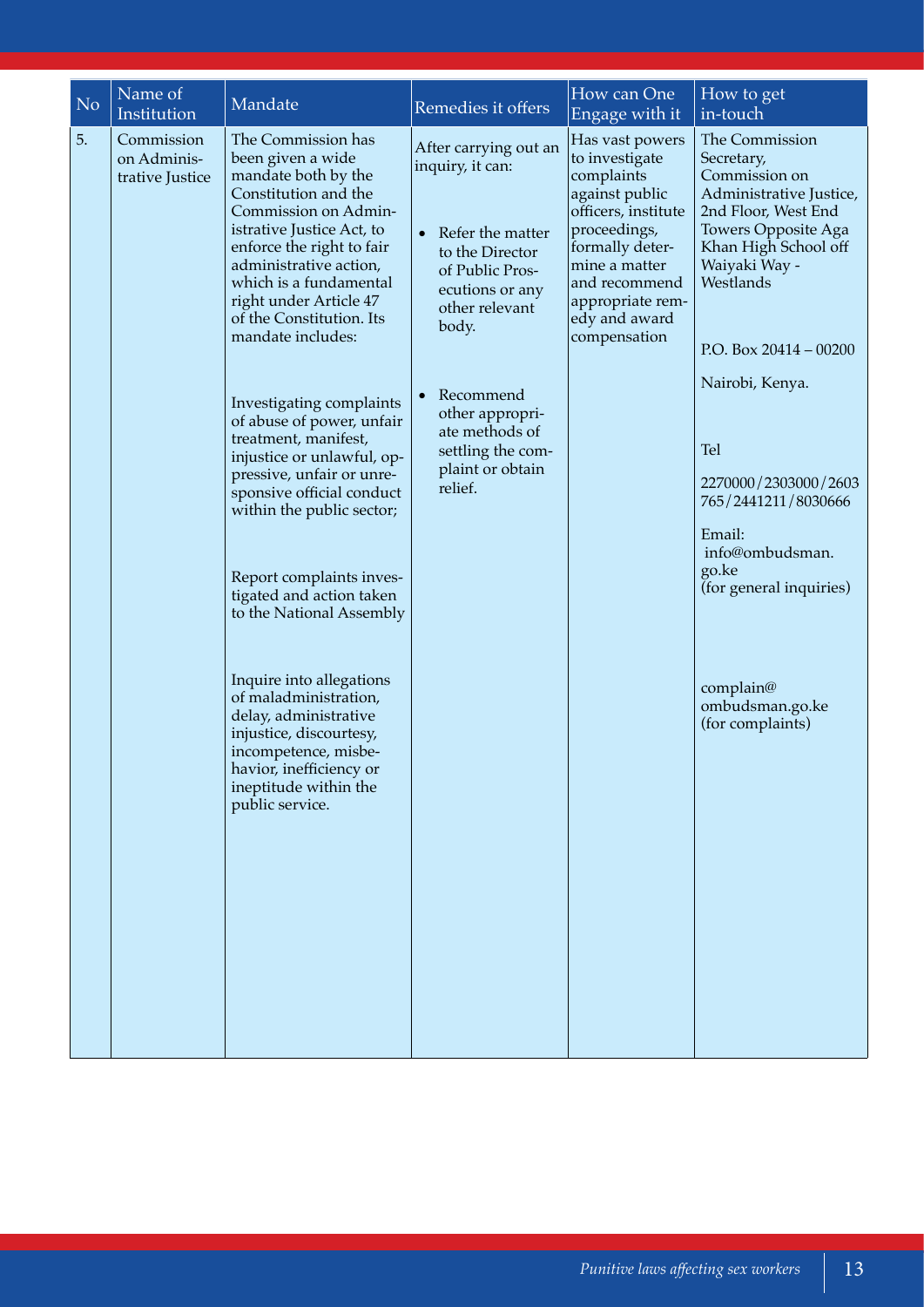| N <sub>o</sub> | Name of<br>Institution                 | Mandate                                                                                                                                                                                                                  | Remedies it offers                                                                                                                                                                                                                                                   | How can One<br>Engage with it                                                                                                                                           | How to get<br>in-touch                                                                                                                                                                                                                                                     |
|----------------|----------------------------------------|--------------------------------------------------------------------------------------------------------------------------------------------------------------------------------------------------------------------------|----------------------------------------------------------------------------------------------------------------------------------------------------------------------------------------------------------------------------------------------------------------------|-------------------------------------------------------------------------------------------------------------------------------------------------------------------------|----------------------------------------------------------------------------------------------------------------------------------------------------------------------------------------------------------------------------------------------------------------------------|
| 6.             | Director of<br>Public Prose-<br>cution | Institute and take over<br>criminal proceedings.<br>Discontinue proceedings,<br>with the permission of<br>the court, taken over by<br>the Director of<br>Prosecutions at any stage<br>before judgments are<br>delivered. | • Fines<br>Arrests<br>Imprisonment<br>Community<br>service<br>$\bullet$<br>Probation                                                                                                                                                                                 |                                                                                                                                                                         | Office of the Director<br>of Public Prosecutions,<br>NSSF building, Block<br>a, 19th Floor<br>Bishops Road, Nairobi<br>PO Box 30701-00100<br>GPO, Nairobi<br>Nairobi Telephone:<br>+254 20 2732090<br>Email:<br>info@odpp.go.ke<br>Kisumu Telephone:<br>$+254(57)-2024620$ |
| $\,8\,$        | Judiciary (all<br>courts)              | • Derives its mandate<br>from the Constitution,<br>which is to provide<br>justice fairly,<br>expeditiously and<br>impartially.<br>• Its role is to also<br>promote alternative<br>forms of dispute<br>resolution.        | Compensation<br>• Injunctions<br>• Declarations<br>- Court gives<br>orders regarding<br>the law<br>Specific<br>$\bullet$<br>Performance-<br>Court gives<br>orders for perfor-<br>mance of specific<br>acts<br>Restitution - Or-<br>der to pay mon-<br>ey to a victim | Available<br>$\bullet$<br>countrywide<br>Individuals<br>$\bullet$<br>can file cases<br>NGOs can<br>file cases<br>Experts can<br>$\bullet$<br>enjoin onto<br>filed cases | The Chief Registrar of<br>the Judiciary,<br>Supreme Court of<br>Kenya, City Hall way.<br>PO Box 30041-00100<br>Nairobi, Kenya<br>Tel: (020) 2221 221<br>email:<br>info@judiciary.go.ke                                                                                     |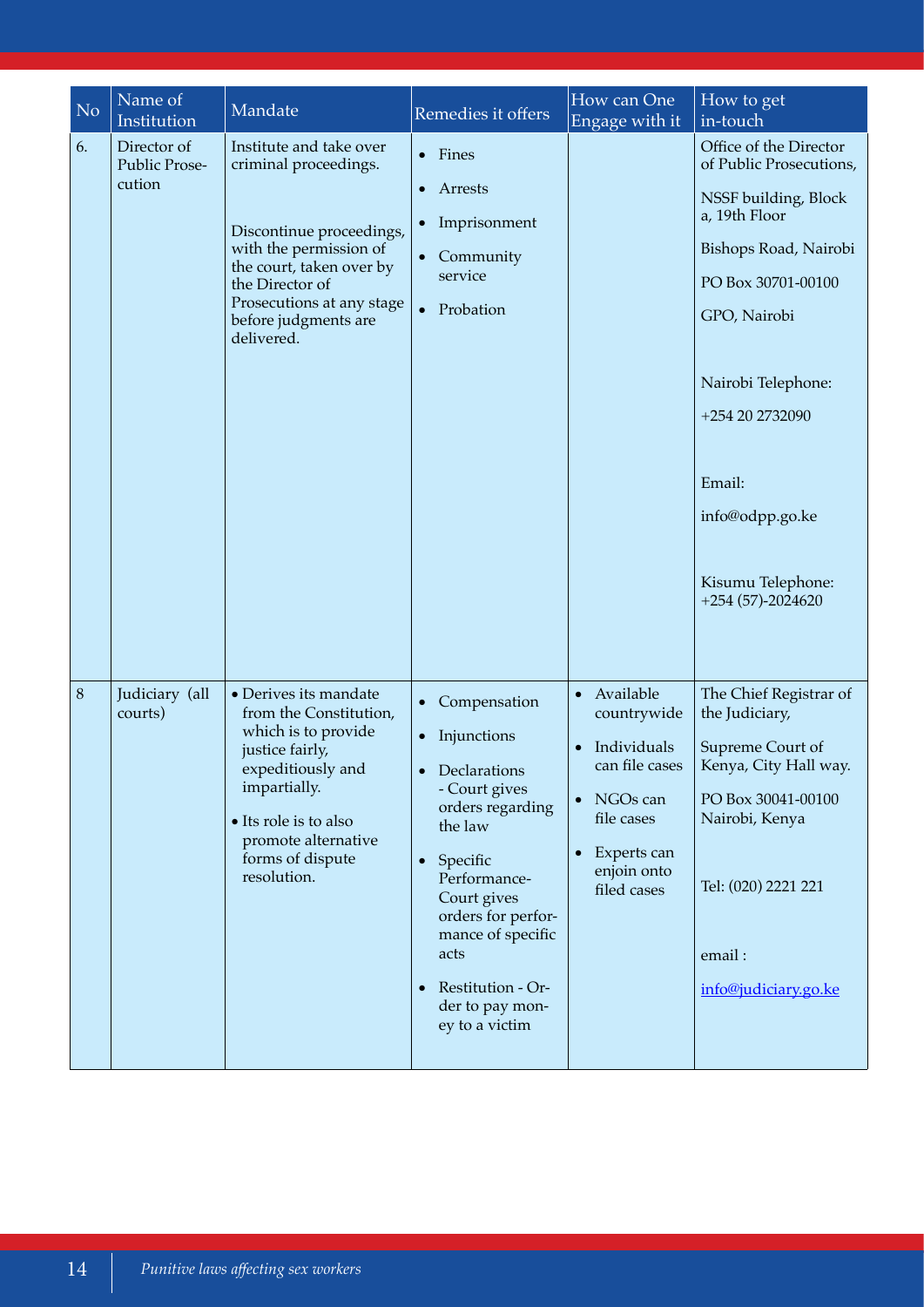# **You can contact the following hotline numbers in case of gender based violence or sexual gender based violence**

| Organization                                  | <b>Hotline Number</b> |  |
|-----------------------------------------------|-----------------------|--|
| Healthcare Assistance Kenya                   |                       |  |
| <b>State House Avenue</b>                     |                       |  |
| Africa Alliance of YMCA Building              | 1195                  |  |
| P.O Box 49069-00200 Nairobi.                  |                       |  |
| Tel: 0722 570308                              |                       |  |
| Office of the Director of Public Prosecutions |                       |  |
| NSSF building, Block a, 19th Floor            |                       |  |
| Bishops Road, Nairobi                         |                       |  |
| P.O. Box 30701-00100                          |                       |  |
| GPO, Nairobi                                  | 077610505             |  |
| Nairobi Telephone:                            |                       |  |
| +254 20 2732090                               |                       |  |
| Email:                                        |                       |  |
| info@odpp.go.ke                               |                       |  |
| Kisumu Telephone: 057-2024620                 |                       |  |
| Kimbilio Trust                                |                       |  |
| P.O Box 26790-00100                           | 1193                  |  |
| Nairobi                                       |                       |  |
| Tel: 254719402391/254725853511                |                       |  |
| Coalition of Violence against Women (COVAW)   |                       |  |
| Valley Field Court                            |                       |  |
| House No 2 Korosho Road                       | SMS Hotline 20351     |  |
| Valley Arcade                                 |                       |  |
| Nairobi                                       |                       |  |
| Tel: 254 721594794                            |                       |  |
| <b>LVCT</b> Health                            |                       |  |
| Off Argwings Kodhek Road                      |                       |  |
| PO Box 19835-00202                            | 1190                  |  |
| Nairobi                                       |                       |  |
| Tel: 254 202646692                            |                       |  |